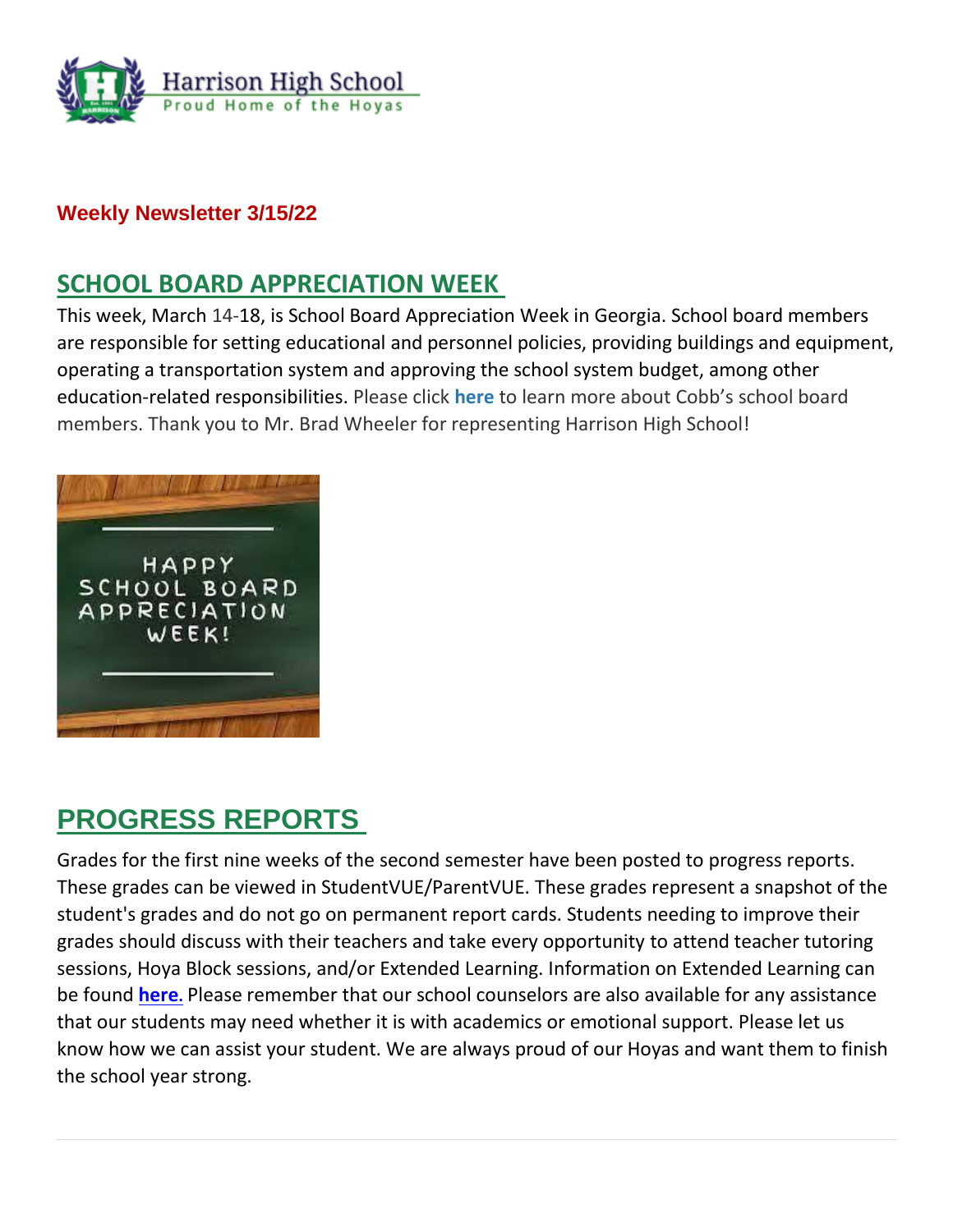# **ELECTIVE REGISTRATION**

Elective Registration is now closed. Counselors are working with those who experienced computer glitches while trying to register and will make sure these students complete registration. Students will receive Fall Semester schedules via the parent email in ParentVUE on May 2nd. Parents, please make sure your email address in ParentVUE is correct. A drop/add period will follow from May 2nd through May 12th. The deadline for drop/add requests will be midnight, Thursday, May 12th. There will **not** be another drop/add period before school starts in August. Please keep this in mind and make sure your child submits any necessary drop/add requests by Thursday, May 12th.

# **AP BOOT CAMP**

We will be offering an AP boot camp this year to get out students ready for AP exams. Students, please register by clicking on the QR code in the flyer below.



# **UPCOMING TESTING DATES**

Please review the below schedule for upcoming testing for this semester. You can also visit our website by clicking **[her](http://url503.cobbk12.org/ls/click?upn=lifxRKNE4qaF4JWLXkbAsjh7ycX9GyI4V6qRbFFivNpp-2B3syQ-2BF1CRoHOrZqfnEtQcfUXEzQ4WYketaNTGV348SK885HARn4hFsQPUpzXyljIvqhTOrFZNMTWBYGN8YGTbsVq49WmIKH0Y0l0i5WIA-3D-3DwVUj_W-2BfLYUoUwwI1tuGClKRhhPOSepcZIFoXnUIMjiA717kQ1i13BNQTwwJ9cl-2BWArXr6-2FDxoCbNFrRaplJKtN7fZ7CCRNki7tp8K6o4TXVsoHx6jfUIPWUPwMNHU-2FPC95LRWlXBiOI-2BSowL4ZigrXCJyBIPB5bv2p0N1L-2BYatiZbMHh38fPU42UOkd6BRZ-2BvPZmciOsDlRnPb8ZoGUjX-2FMol-2Fog1ZV2kT6Pu9V5W0irtJoQPGYmS75BWBokmEhFrnZZgZ7zSU8ZL0zqK1-2B2R3rEpg-3D-3D)[e](http://url503.cobbk12.org/ls/click?upn=lifxRKNE4qaF4JWLXkbAsjh7ycX9GyI4V6qRbFFivNpp-2B3syQ-2BF1CRoHOrZqfnEtQcfUXEzQ4WYketaNTGV348SK885HARn4hFsQPUpzXyljIvqhTOrFZNMTWBYGN8YGTbsVq49WmIKH0Y0l0i5WIA-3D-3DP11G_W-2BfLYUoUwwI1tuGClKRhhPOSepcZIFoXnUIMjiA717kQ1i13BNQTwwJ9cl-2BWArXr6-2FDxoCbNFrRaplJKtN7fZ7CCRNki7tp8K6o4TXVsoHx6jfUIPWUPwMNHU-2FPC95LRixZ3aDF8SIPdwqOZ9MXu3YnKeUajCPjTdpXBH5xznUkoazm3LbjvZCMdIAjCM7MzHK7eUt-2Bn4lNMPtLqp1kKbrhLTXCGZ7zZGP7wUwe-2Fpm7LvB3zy24nCAohq0cadRXjNi6j900-2FhU6JVrdSro2UUQ-3D-3D)** for updated information on testing.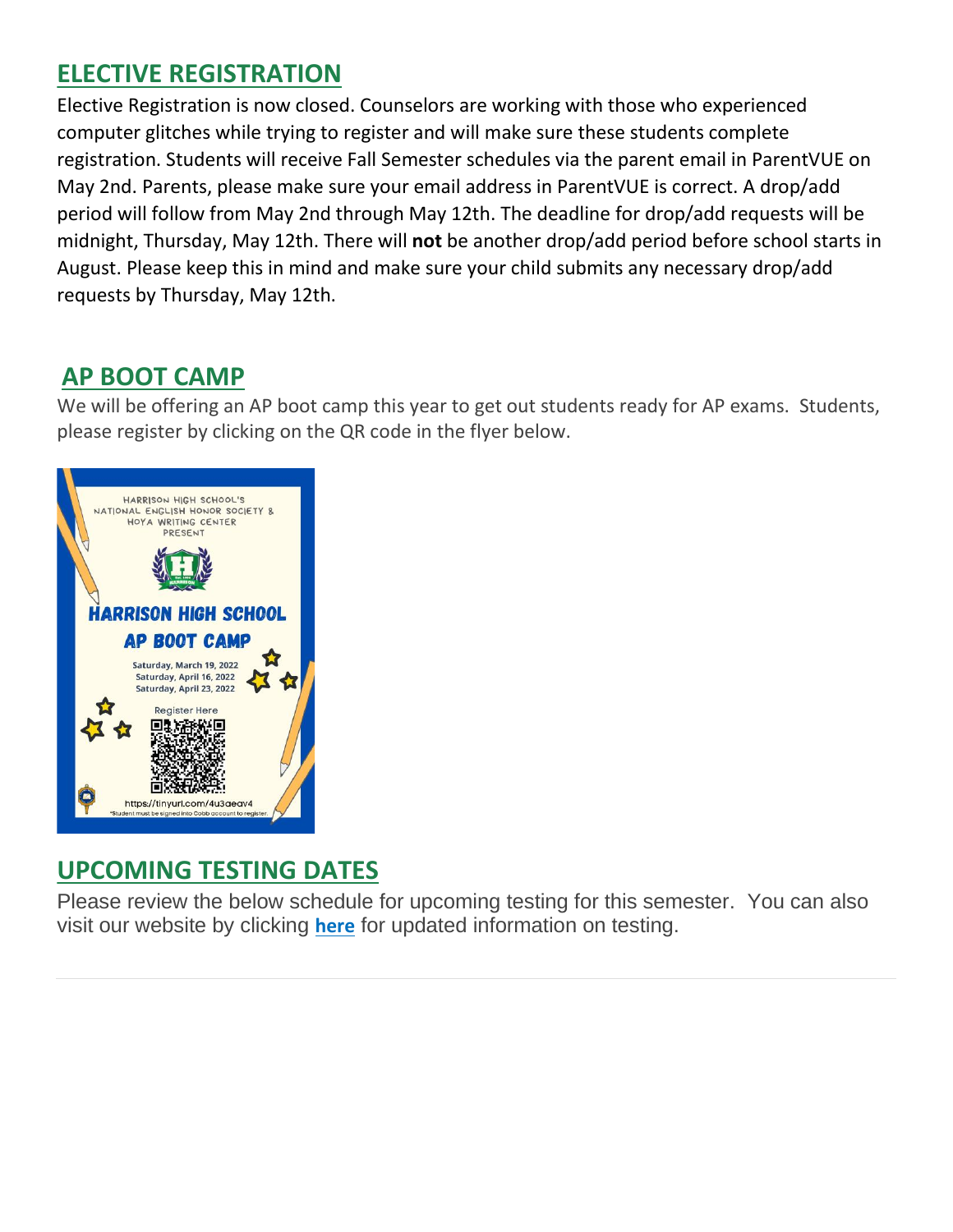

# **HOYA BLOCK NEWS**

If you would like to make a change to your Hoya Block please visit the Main Office, Learning Commons, Counseling Office, and the Attendance Office to submit a change request form. Please contact **[mandy.sitten@cobbk12.org](mailto:mandy.sitten@cobbk12.org)** if you have questions.

# **SENIOR NEWS**

## **GRADUATION TICKETS**

With 645 graduates this year, we are asking families to carefully consider their requests for graduation tickets.

Please complete the following request form one time only.

The deadline to request your graduation tickets is March 25th at 3:00 PM.

Students who do NOT request any tickets by March 25th will receive 2 tickets to graduation.

Ticket requests for any amount over 5 tickets will be placed into a lottery.

We will do our best to accommodate all reasonable requests, based on capacity numbers at KSU. Ticket allotments will be communicated via email in April.

Tickets will be distributed at the May 24th MANDATORY graduation practice, held at Harrison from 1-3 PM.

You may submit only 1 request for tickets. Multiple requests will be deleted and only the first request for tickets will be honored. If you make an error in your request, please email either the senior counselor, Mrs. Schmit, or the graduation administrator, Dr. Osborne with your corrections.

Click **[here](http://url503.cobbk12.org/ls/click?upn=Lr5Kj85exJaDj793QUoDMxoBFqYG9jsvxI4LoJlDFzNbsDN4LTfFuwzDTZVJS3jNjUTN_W-2BfLYUoUwwI1tuGClKRhhPOSepcZIFoXnUIMjiA717kQ1i13BNQTwwJ9cl-2BWArXr6-2FDxoCbNFrRaplJKtN7fZ7CCRNki7tp8K6o4TXVsoHx6jfUIPWUPwMNHU-2FPC95LRyT1pY8IDF7qtvmta4MFOawSak1o1-2FSV0Wd-2BbnuZig5K4KCEwYztSdnzcgjejXzFCrP8HkovL0OrdGoNC0jTqWrzhB4JCqQUvEtXJpG89YRgZZsEuNn2i-2F9JVM4qMBZXbvMTllI643HTxmsMesxHARQ-3D-3D)** to complete the form or use the below QR code.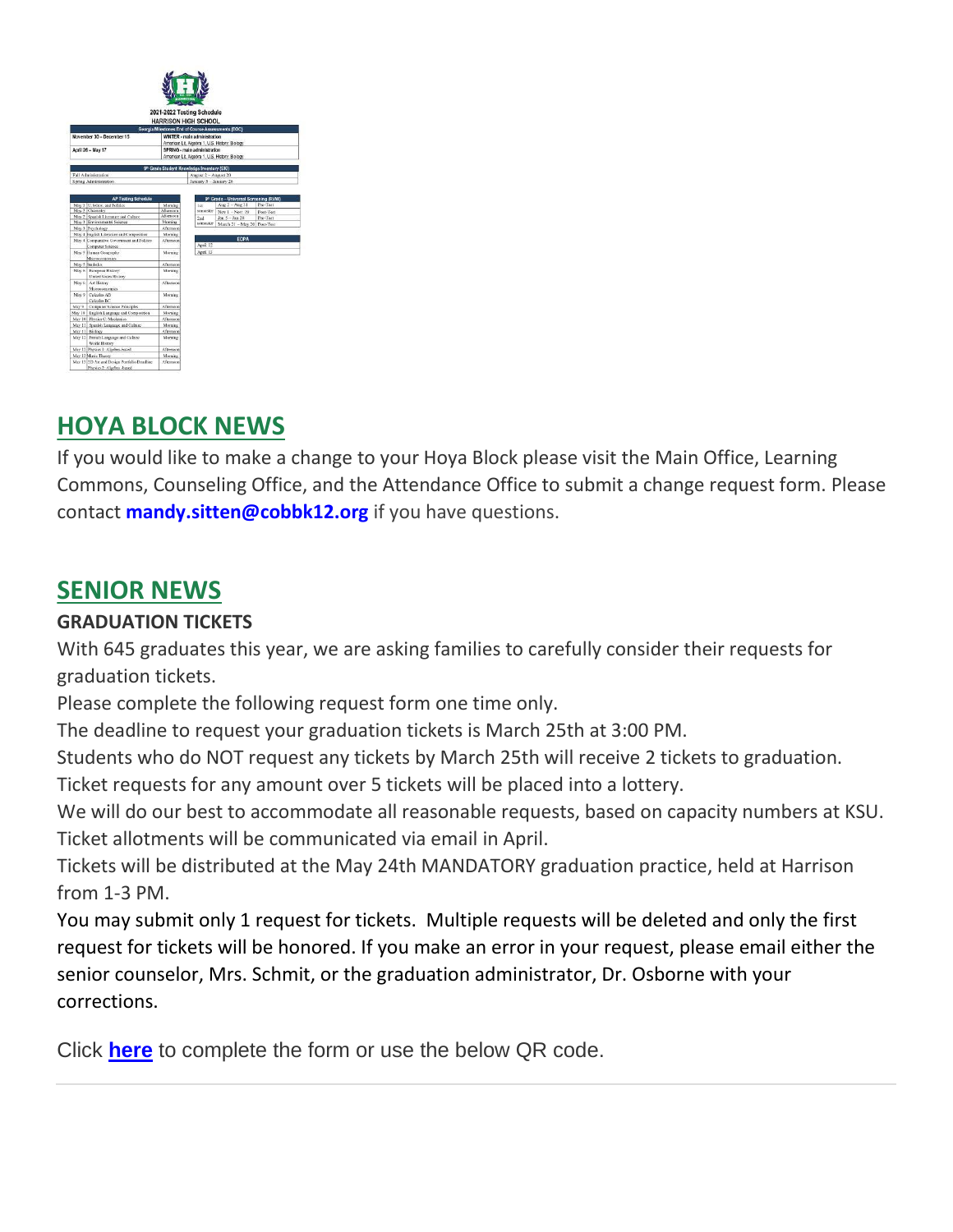

### **CAP AND GOWN PICK UP**

Cap & Gown Distribution has been RESCHEDULED (due to shipping issues on the vendor's end) to March 24th in the lobby of the PAC during all lunches. Dual enrollment/early graduates and CVA students may pick up their cap & gown from 10 am until 1 pm on March 24th. Please update your calendars to reflect the new pickup date.

### **SENIORS: SAVE THE DATE**

Did you attend one of our feeder elementary schools? If so, save the date for a senior walk on the afternoon of May 20th. Vaughan, Due West, and Bullard – 1:00 PM Ford  $-1:30$  PM Details to come..stay tuned!

### **NAME AT GRADUATION**

Want to make sure your name is pronounced correctly when you walk across the graduation stage? Then please upload your information to Flip Grid. FlipGrid group: **[https://flipgrid.com/0a84188e.](https://flipgrid.com/0a84188e)** Seniors, please use your @students.cobbk12.org email address to log in and access the FlipGrid topic. Please speak slowly and clearly your full name (first, middle, and last).

### **SINGING THE NATIONAL ANTHEM**

Interested in singing the National Anthem at graduation this year for the Class of 2022? Any candidates submitting a video must be current seniors at Harrison. Video auditions are being held now – the deadline to submit your performance is April 11th. Use your school email to register and upload your video here: **[https://forms.office.com/Pages/ResponsePage.aspx?id=](http://url503.cobbk12.org/ls/click?upn=Lr5Kj85exJaDj793QUoDMxoBFqYG9jsvxI4LoJlDFzMhUCpXbnVhhqIbIvVR7eDkW2lzE7udnvgKuQAcOzbNvqwOcyAOegilze8a86prJ3c3x-2BVJL5UvmTDm2jdaGPuAhMFqTYCo0C-2FD-2BrkVTc-2Flcew-2BCpADfamT8utW5Yp8xJwOeb80D4MjdM4Mar7mw1lKcGYT_W-2BfLYUoUwwI1tuGClKRhhPOSepcZIFoXnUIMjiA717kQ1i13BNQTwwJ9cl-2BWArXr6-2FDxoCbNFrRaplJKtN7fZ7CCRNki7tp8K6o4TXVsoHx6jfUIPWUPwMNHU-2FPC95LR1uMPA-2B4NRoSfhqyf0Wzf06w-2BvFV5MpeU6hHG-2BFC5TxS0GX-2FbqKOfgvuBjforFBBoHr2n1BhB-2BFvhFdEW1T1hVHYCiTcR0GGo1e4acxSe1ZnwzbLIEv9fB74tiL0Ro3-2B4C4W-2Bod-2FtbAATsu6Gvr0Dow-3D-3D) [x3OL5-](http://url503.cobbk12.org/ls/click?upn=Lr5Kj85exJaDj793QUoDMxoBFqYG9jsvxI4LoJlDFzMhUCpXbnVhhqIbIvVR7eDkW2lzE7udnvgKuQAcOzbNvqwOcyAOegilze8a86prJ3c3x-2BVJL5UvmTDm2jdaGPuAhMFqTYCo0C-2FD-2BrkVTc-2Flcew-2BCpADfamT8utW5Yp8xJwOeb80D4MjdM4Mar7mw1lKcGYT_W-2BfLYUoUwwI1tuGClKRhhPOSepcZIFoXnUIMjiA717kQ1i13BNQTwwJ9cl-2BWArXr6-2FDxoCbNFrRaplJKtN7fZ7CCRNki7tp8K6o4TXVsoHx6jfUIPWUPwMNHU-2FPC95LR1uMPA-2B4NRoSfhqyf0Wzf06w-2BvFV5MpeU6hHG-2BFC5TxS0GX-2FbqKOfgvuBjforFBBoHr2n1BhB-2BFvhFdEW1T1hVHYCiTcR0GGo1e4acxSe1ZnwzbLIEv9fB74tiL0Ro3-2B4C4W-2Bod-2FtbAATsu6Gvr0Dow-3D-3D)**

**[ROEmquMR\\_D8kYLUzEGso39ONAul4W3gmVIRxUOUkzQ0dRTVZITVVKWVc0T1VFS0Y0MEgwOC](http://url503.cobbk12.org/ls/click?upn=Lr5Kj85exJaDj793QUoDMxoBFqYG9jsvxI4LoJlDFzMhUCpXbnVhhqIbIvVR7eDkW2lzE7udnvgKuQAcOzbNvqwOcyAOegilze8a86prJ3c3x-2BVJL5UvmTDm2jdaGPuAhMFqTYCo0C-2FD-2BrkVTc-2Flcew-2BCpADfamT8utW5Yp8xJwOeb80D4MjdM4Mar7mw1lKcGYT_W-2BfLYUoUwwI1tuGClKRhhPOSepcZIFoXnUIMjiA717kQ1i13BNQTwwJ9cl-2BWArXr6-2FDxoCbNFrRaplJKtN7fZ7CCRNki7tp8K6o4TXVsoHx6jfUIPWUPwMNHU-2FPC95LR1uMPA-2B4NRoSfhqyf0Wzf06w-2BvFV5MpeU6hHG-2BFC5TxS0GX-2FbqKOfgvuBjforFBBoHr2n1BhB-2BFvhFdEW1T1hVHYCiTcR0GGo1e4acxSe1ZnwzbLIEv9fB74tiL0Ro3-2B4C4W-2Bod-2FtbAATsu6Gvr0Dow-3D-3D) [4u](http://url503.cobbk12.org/ls/click?upn=Lr5Kj85exJaDj793QUoDMxoBFqYG9jsvxI4LoJlDFzMhUCpXbnVhhqIbIvVR7eDkW2lzE7udnvgKuQAcOzbNvqwOcyAOegilze8a86prJ3c3x-2BVJL5UvmTDm2jdaGPuAhMFqTYCo0C-2FD-2BrkVTc-2Flcew-2BCpADfamT8utW5Yp8xJwOeb80D4MjdM4Mar7mw1lKcGYT_W-2BfLYUoUwwI1tuGClKRhhPOSepcZIFoXnUIMjiA717kQ1i13BNQTwwJ9cl-2BWArXr6-2FDxoCbNFrRaplJKtN7fZ7CCRNki7tp8K6o4TXVsoHx6jfUIPWUPwMNHU-2FPC95LR1uMPA-2B4NRoSfhqyf0Wzf06w-2BvFV5MpeU6hHG-2BFC5TxS0GX-2FbqKOfgvuBjforFBBoHr2n1BhB-2BFvhFdEW1T1hVHYCiTcR0GGo1e4acxSe1ZnwzbLIEv9fB74tiL0Ro3-2B4C4W-2Bod-2FtbAATsu6Gvr0Dow-3D-3D)**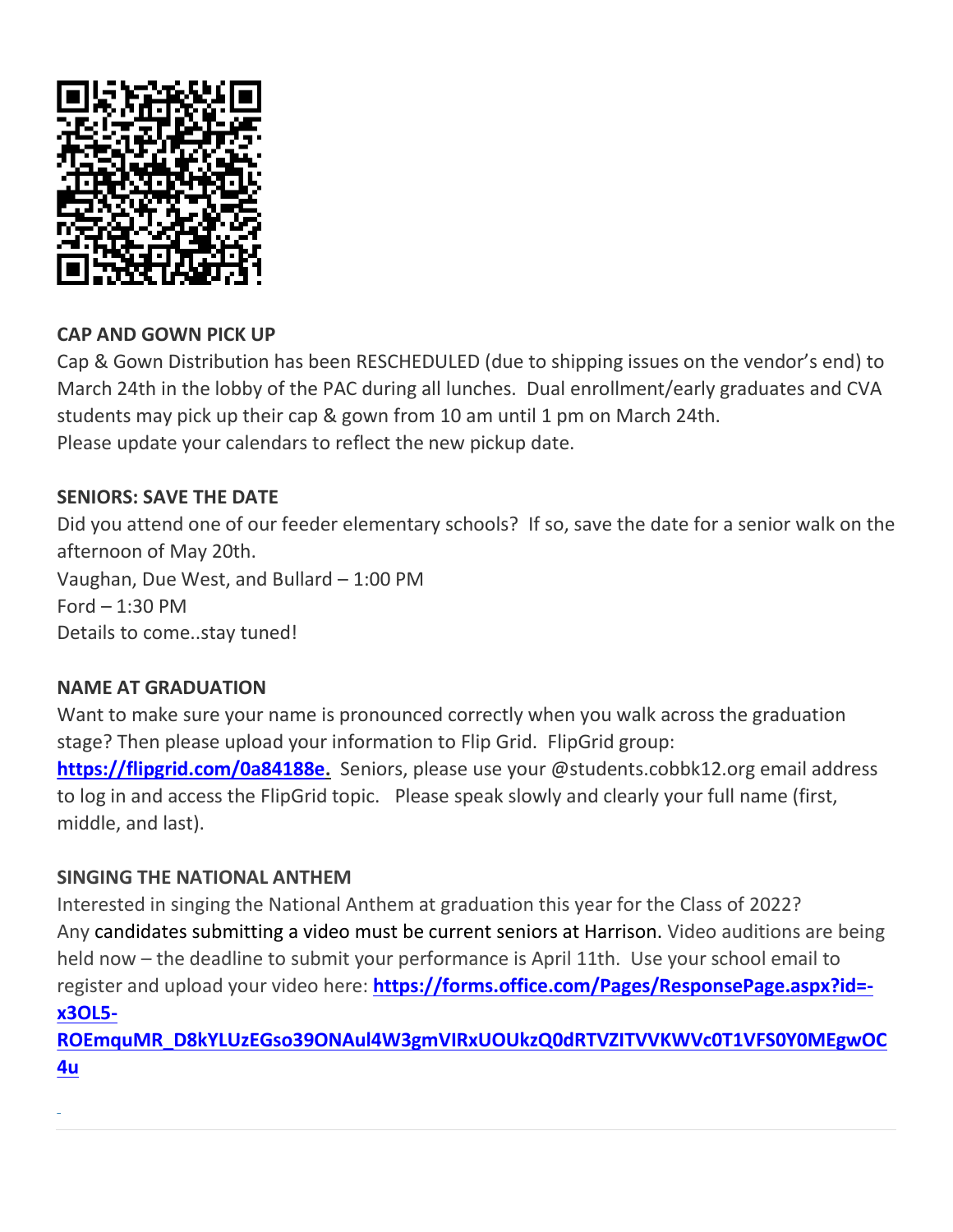#### **SENIORS C/O 2022**



#### **IMPORTANT SENIOR DATES:**

- 
- 
- 
- **AND SCRIVIOR DATES:**<br>Senior Vetels: April 25th<br>Senior Vetels: April 25th<br>Senior Precise April 25th (2011)<br>Senior Precise at Wed., April 27th (@ 7:45 AM<br>Senior Precise Friday, April 29th (@ 11:30<br>Hopa Lights: Thursday, May

# **PARKING REMINDERS**

- Only students who have purchased a decal are eligible to park on campus
- Decals must be adhered to the windshield in the appropriate location
- Sophomores are not permitted to park on campus… but can apply for limited parking permissions through the athletics office
- Students parking on campus without a decal will receive disciplinary action and fines

# **CAFETERIA NEWS**

Please check the Food and Nutrition Services website frequently for updated information on Paying for Meals, Menus, Allergy & Special Nutrition Needs, Wellness Information, and Employment Opportunities.

**[https://www.cobbk12.org/foodservices/page/45098/paying-for-meals](http://url503.cobbk12.org/ls/click?upn=oq5wnnHoD1NAxpT8rNAGXIgEcF6cFUXUYIe-2B8AO3LVyx4t4OJsNWVhu0iEI2j90fBOcAAqhr4f3pHktzPZuYg83p0mcu7zlRbWoKDhAG9jg-3DjwFb_W-2BfLYUoUwwI1tuGClKRhhPOSepcZIFoXnUIMjiA717kQ1i13BNQTwwJ9cl-2BWArXr6-2FDxoCbNFrRaplJKtN7fZ7CCRNki7tp8K6o4TXVsoHx6jfUIPWUPwMNHU-2FPC95LRPy1BH-2BZwEIO0wIvmS2SJ7e1mO7rgaGlO47rzxuxgiylpfQuGC4cgmPhAgDYF3a5aVEfQO-2FBWBG6fm3ygYP5myJOEPflqp3kiyAyfmV98UF3Lbd3YDRo9byNfAktVnh1VuweTmISrG28ls8lvFu0whg-3D-3D)**

## **HOYA NEWS**

#### **PROM 2022**

Thank you to Mrs. Zahn and Dr. Sitten for planning such an awesome prom at Fernbank this past Saturday night. Thank you as well to all of our teacher chaperones. Our students had a great time and were on their very best behavior! Congratulations to Prom Queen Paige Moore and Prom King AJ Daniels.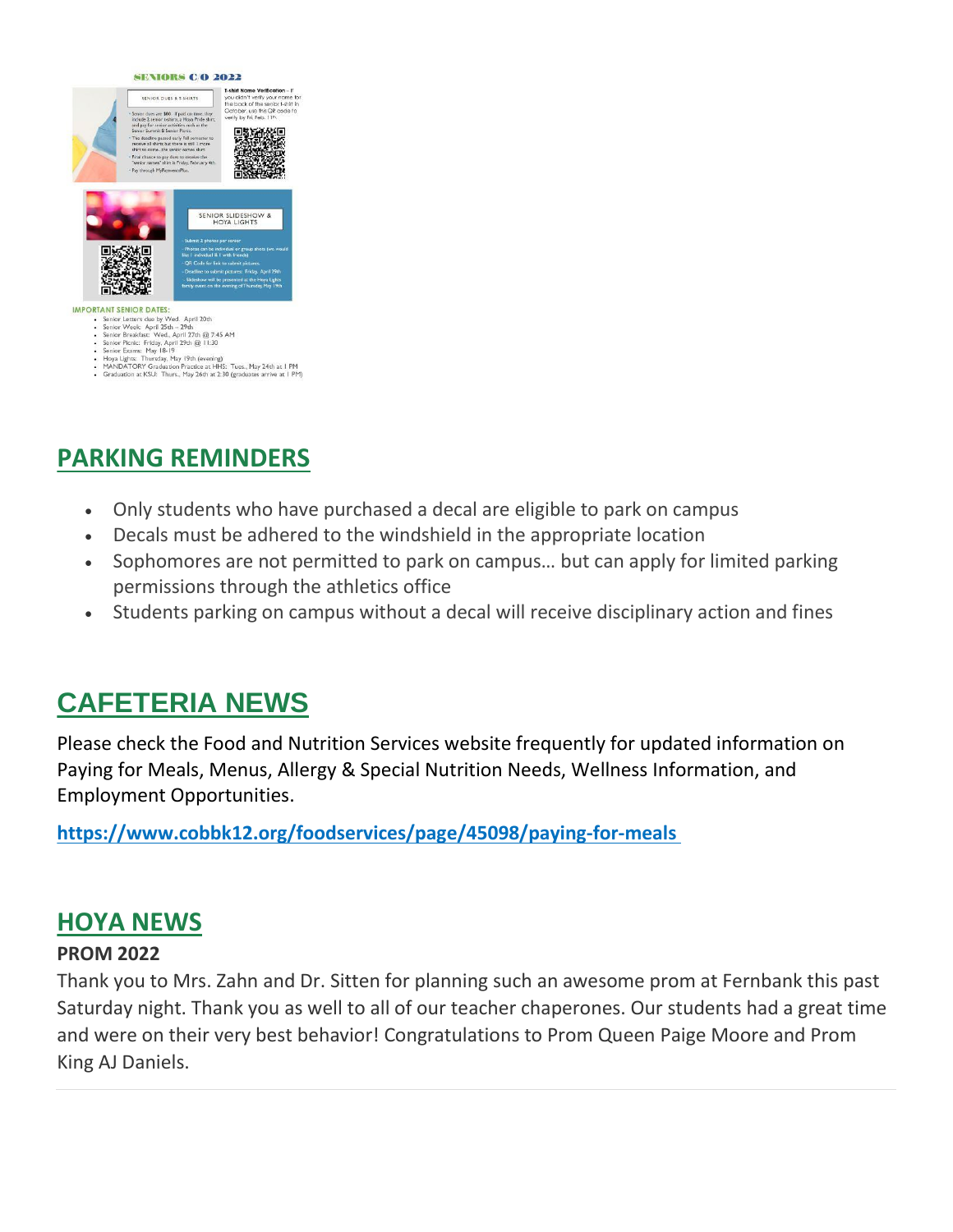



#### **LITERARY COMPETITIONS RESULTS**

Congratulations to our team for finishing as region runner-up! Congratulations as well to the following Hoyas on a great Literary Competition! All the first-place winners will compete at state on Saturday, March 19. Humorous Interpretation 1st Dyllon Glaze Dramatic interpretation 2nd Kendall Brisco Duo Interpretation 2nd Carolyn White and Grant Smith Boys Solo 1st David Champion Girls solo 1st Lauren Sweat Girls Trio 1st Lauren Sweat, Nathalie Nguyen, Macy Kiger Quartet 1st Blake Dwelle, Ethan Martinez, Noah Templin, David Champion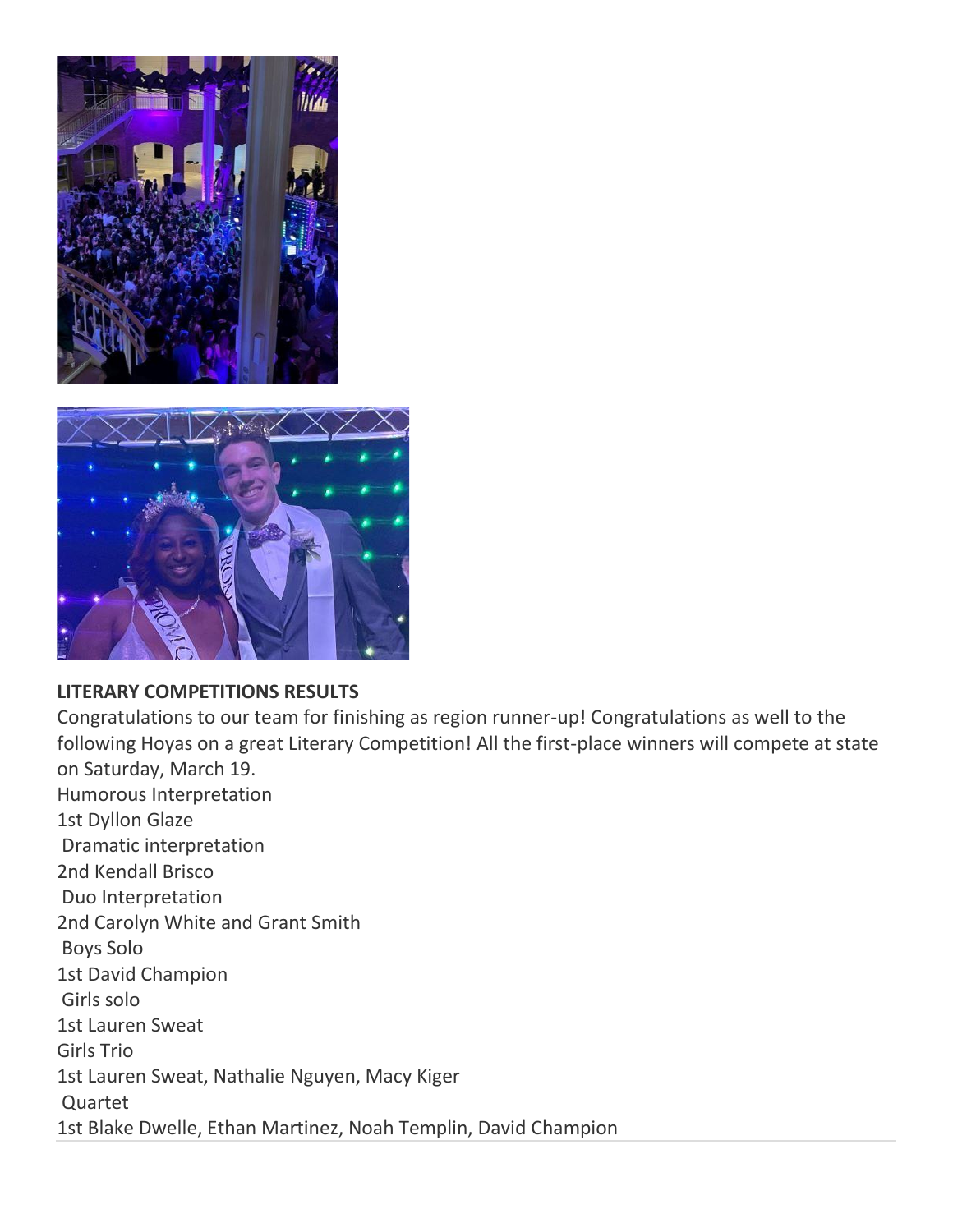### **NORTH COBB/HARRISON NJROTC**

This past weekend the North Cobb - Harrison NJROTC competed in the Orienteering Nationals in San Jose, CA. The team competed with 24 other teams from around the country that qualified in their District Championships. The NC-H team, led by Senior Jacob Carambot, finished 7th place overall. The First Year team finished in 2nd place with a strong 8th place finish by Harrison's Logan Waddell. The Highest level team finished in 8th place with a 6th place finish by Harrison's Karianna Bartley. Congrats to the NJROTC Orienteering Team!

# **COUNSELING NEWS**

### **COUNSELING CALENDAR**

Please check the Counseling Calendar frequently for important dates, including Virtual Parent and Student Q&A sessions, Virtual College Visit information, and much more! Click here, **Harrison Counseling Calendar,** or go to the Counseling page on **[www.harrisonhigh.org](http://url503.cobbk12.org/ls/click?upn=oq5wnnHoD1NAxpT8rNAGXO9pgQjsMrFEdSeXOUfDN1SmFc2KsGzpApGt0h4W-2BnTi3qOMFT0pAhpU4g9jzi2oghIA-2BD5qxCmArcny4yPncCY-3D3UWY_W-2BfLYUoUwwI1tuGClKRhhPOSepcZIFoXnUIMjiA717kQ1i13BNQTwwJ9cl-2BWArXr6-2FDxoCbNFrRaplJKtN7fZ7CCRNki7tp8K6o4TXVsoHx6jfUIPWUPwMNHU-2FPC95LRQfTvaxus7hTHWFhiXbhjKSXwQlim9xfB4R0dgbUj682AkFEGyVB6jwM5ZHjXL4zOtenDRxh0gNiZqU5FTRX1-2BflLUozP1FlnYy9WAYiBMXXgqF7atAvvnN42qCJ6HVGK8Bf8RQiIcvMS51t2LwwoSg-3D-3D)**.

### **UPCOMING COLLEGE VISITS**

We have several College Visits set up for our Harrison Students, both virtual and during lunch block. Please check these out here: **[Harrison College Visits](http://url503.cobbk12.org/ls/click?upn=G8An3K6JlHsR8QtKBFuzdogXPJqD3Uz2QqY8s2OfxygfiXPa-2BLVg3oKWlcUFgjTffPxwSarE77p-2FOfJTl3QvbpgPiFEQheAZA772IpRJMifiqQmDkS-2BKBGjOIoKGjM7QQDhTGARgZvMYUugThyMfc1u3H422O6jO2zhAvrxBFglXp3F6gpegHyc5A3y-2BtXoarMbtV-2FDS2nSwRHJx513wzw-3D-3D31Qv_W-2BfLYUoUwwI1tuGClKRhhPOSepcZIFoXnUIMjiA717kQ1i13BNQTwwJ9cl-2BWArXr6-2FDxoCbNFrRaplJKtN7fZ7CCRNki7tp8K6o4TXVsoHx6jfUIPWUPwMNHU-2FPC95LRUqZzilkcmywRYphwbwCyrOK2hrV7L2Y3Kb3GlbzQdsubYhxBbKk-2FKzDMi3-2F-2BkiYBCHYQOkyPJGGrBolE-2Fx5It0jRtGWhlI0wwtxjoaNiJoU6LBFs7dngpVNsCxto86p4vtoJZhmgE5DvL-2BliR5bP9Q-3D-3D)** [a](http://url503.cobbk12.org/ls/click?upn=G8An3K6JlHsR8QtKBFuzdogXPJqD3Uz2QqY8s2OfxygfiXPa-2BLVg3oKWlcUFgjTffPxwSarE77p-2FOfJTl3QvbpgPiFEQheAZA772IpRJMifiqQmDkS-2BKBGjOIoKGjM7QQDhTGARgZvMYUugThyMfc1u3H422O6jO2zhAvrxBFglXp3F6gpegHyc5A3y-2BtXoarMbtV-2FDS2nSwRHJx513wzw-3D-3Dw8Lb_W-2BfLYUoUwwI1tuGClKRhhPOSepcZIFoXnUIMjiA717kQ1i13BNQTwwJ9cl-2BWArXr6-2FDxoCbNFrRaplJKtN7fZ7CCRNki7tp8K6o4TXVsoHx6jfUIPWUPwMNHU-2FPC95LRsMYpiegHqV3KlQgKvNK7zBVN32ljfBwsOTDoG3eF-2FmFCEZOyB4Ft-2BYWK4hZ0ySdtFgohznGv86OBWRRUzO7zyAUNrW1c3-2FWdsfQ02VqeYWJY3vNHkwZscs-2B480UycamRxDMHFkAieKOVm0Kv0E-2BDZw-3D-3D)nd on the Counseling Website.



\*\* Lunch block visits will take place outside the lunch room on Main Street\*\*

### **CLASS NEWSLETTERS**

Class newsletters are now sent to all students and parents through CTLS, and you no longer need to register. Please make sure your email is correct in StudentVUE/ParentVUE to make sure that you receive the monthly newsletter. Your most recent class newsletter can be viewed using the links below:

**[Freshman Class of 2025](http://url503.cobbk12.org/ls/click?upn=HU5K2q0Fz5ADTGboxPzOzV-2FXL0qE7BYVJk79MoYchrZ53ajsb0iX9IXF6-2FxrILWBti7st-2FroAwljtjbpONXWG5dPH8d4me6En0REb6-2FdFH9STobrkLwu-2BvS-2BFQxW-2F3XJ-m42_W-2BfLYUoUwwI1tuGClKRhhPOSepcZIFoXnUIMjiA717kQ1i13BNQTwwJ9cl-2BWArXr6-2FDxoCbNFrRaplJKtN7fZ7CCRNki7tp8K6o4TXVsoHx6jfUIPWUPwMNHU-2FPC95LRsR-2Fet4n5XvMWYGPcddgHawlxa-2BADzOVGgbPxvq2bShA9sQ-2BD2S-2FMPLD5vPh1cUBlb-2BsQJTwkXZFTTFY6CdhBY2ztEdNDnxwqaa2h6poQAGfq3KqjNfymtz2MSbLF3MDMO53yPyWonKq-2FiDytoGIWtA-3D-3D)**

**[Sophomore Class of 2024](http://url503.cobbk12.org/ls/click?upn=HU5K2q0Fz5ADTGboxPzOzV-2FXL0qE7BYVJk79MoYchrb7GCnaJoKJoPPSn-2BAmTIlHXWAJ3F2sT2upOSxQf1Ihb2GDuOBY8g-2FXu7qfR-2Fqp-2F3KW1nkfNSosf0nsg9BC0rm8Kso0_W-2BfLYUoUwwI1tuGClKRhhPOSepcZIFoXnUIMjiA717kQ1i13BNQTwwJ9cl-2BWArXr6-2FDxoCbNFrRaplJKtN7fZ7CCRNki7tp8K6o4TXVsoHx6jfUIPWUPwMNHU-2FPC95LR9Dot-2FEPAhzWFVirunfWOQx-2F27HX4daWGi4VOEND8Q3zq-2Fi74LhS2M40Ryc3kW-2FHcBb-2FjS7MXPPjkVRqM2-2FMZAkPJ6PDIws8-2F0tGz5F9PClqIG7c3JScD6dc3seYzLjlC8rQtX55aAKRwxuR8FFeP-2FA-3D-3D)**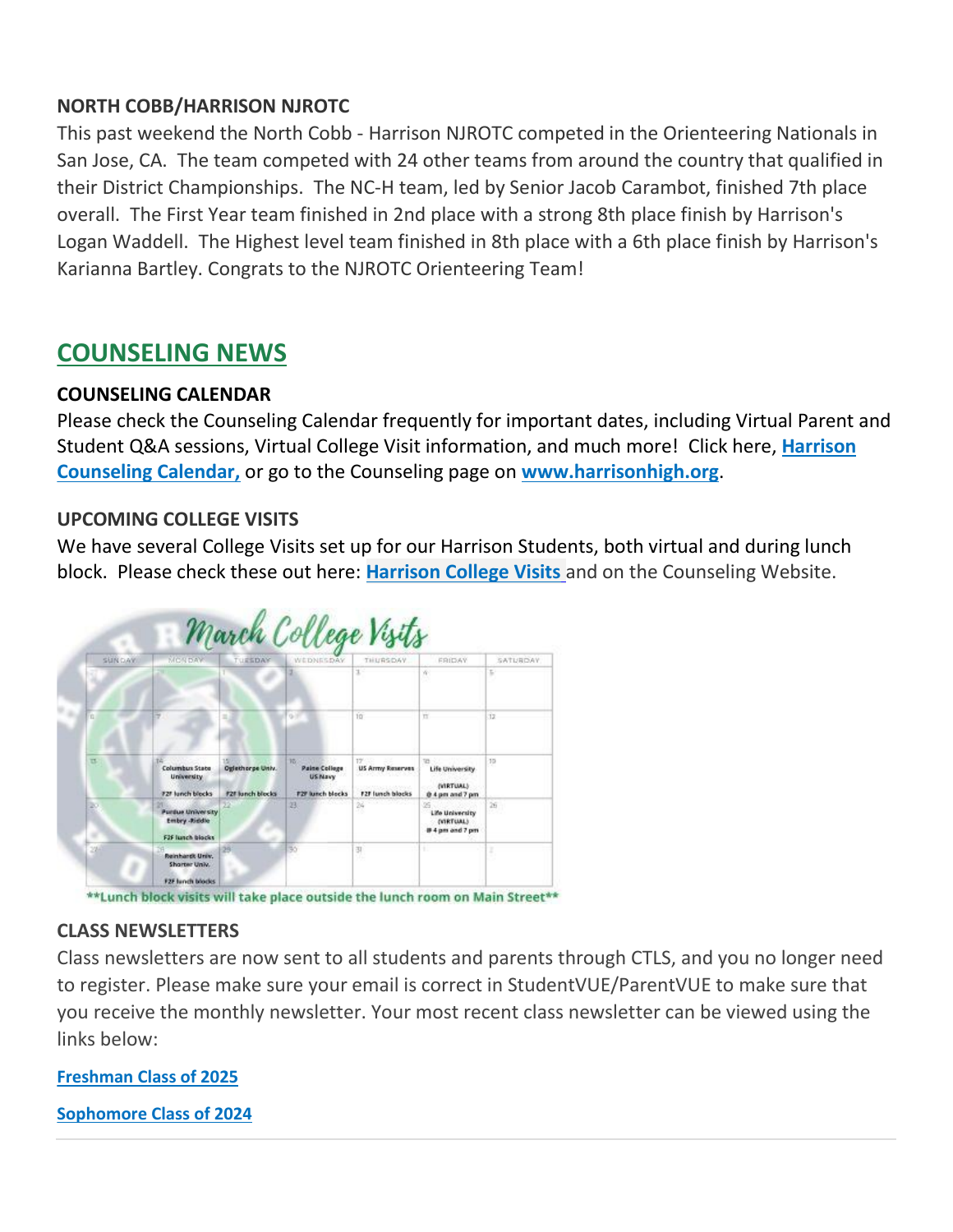**[Junior Class of 2023](http://url503.cobbk12.org/ls/click?upn=HU5K2q0Fz5ADTGboxPzOzV-2FXL0qE7BYVJk79MoYchrbR-2FBxZKrcAByjx2OlGWgpB-2BKS8aHW4sqUIorB96oXr4NyfMrfXAsJWrojBFZVbfrMaQn4-2BWM1Cavfi22ibd7dIX8uv_W-2BfLYUoUwwI1tuGClKRhhPOSepcZIFoXnUIMjiA717kQ1i13BNQTwwJ9cl-2BWArXr6-2FDxoCbNFrRaplJKtN7fZ7CCRNki7tp8K6o4TXVsoHx6jfUIPWUPwMNHU-2FPC95LRbk5UGy0s1-2FiSPGD0R6d1mAt351nsOKo8TwJMcC7mNu4rgi-2BC7X9scCC9KpMTxOpHIg7T-2FogPN9WAHbiH79CPrW-2FGInGuNrwaFa-2BsgYSg0kJTNnrzcf-2BeM9aqjeRfNE9SsBxAlqjZ25tYylXFa5OZ6A-3D-3D) [Senior Class of 2022](http://url503.cobbk12.org/ls/click?upn=HU5K2q0Fz5ADTGboxPzOzV-2FXL0qE7BYVJk79MoYchrZznAj5f3GXrgc7toFDpjjTBa1tX-2BzKpChLQbzOvYboPcS1sApZpDsfGCKlJ9lYn58nv915Nw9p835y8oEzCKpnWiJ9_W-2BfLYUoUwwI1tuGClKRhhPOSepcZIFoXnUIMjiA717kQ1i13BNQTwwJ9cl-2BWArXr6-2FDxoCbNFrRaplJKtN7fZ7CCRNki7tp8K6o4TXVsoHx6jfUIPWUPwMNHU-2FPC95LRKA-2Fr69H-2FryR2tp99GnLwamauj1AWEBRftzsPaQbj2VKkzPQfV3KDtXRmZBeVgfWnI5ZJ4oHsqi8g-2FfAyQNqzzEHPEU0FThnsUjEyUc0xLdrr27ULcxlPjXXRI1c6rS1HCLiEFZHS-2FuecZvPzWStTFA-3D-3D)**

#### **HOYA BLOCK COLLEGE VISIT OPPORTUNITIES**

We have invited some of the top colleges that our Hoyas attend after graduation for a face-toface visit during select Hoya Block days in March and April. These are small group presentations with a representative from each school and space is limited. Please see the flyer below for information on how your student can sign up.



### **QUEST COLLEGE FAIR**

Students are invited to attend the Quest College Fair at Hillgrove High School on March 21st at 6:00 pm. Click **[here](http://url503.cobbk12.org/ls/click?upn=HU5K2q0Fz5ADTGboxPzOza2t9mjy7LfcSicLbJfTXrHug1GP437-2BUsL42BN66y-2BVrdVaqrZ8ffcmchEuBxkCBWjExapByhGXjYaJIJvsAxfcTueZAP-2Bvu-2FfmhFXdLSaAgCEOuvPd7m-2FQ-2BrvdxaLePxy06N3BU85IdImA0PC-2FU9T-2BBEQs-2FXdot73uHG9wsBDdHAlMkeVDManhCj0U4AOE2C4rkNNJG5Yi8NfJegpJWB8-3DtXQ8_W-2BfLYUoUwwI1tuGClKRhhPOSepcZIFoXnUIMjiA717kQ1i13BNQTwwJ9cl-2BWArXr6-2FDxoCbNFrRaplJKtN7fZ7CCRNki7tp8K6o4TXVsoHx6jfUIPWUPwMNHU-2FPC95LRAzKp3EQn-2F1XjqUUegPxEVIB3Wg8R3aiVhKIBTM9-2F3t3Oxmumu8IWEToKi8Tz674gNiPS-2F3WIJcVNX3SRxaP2Ijowg7ArwUKhuTDOAjjdFscksN68lpzT73rIkCi3u5zBGVC-2FnAodcHfZziBMQSO9Vg-3D-3D)** to see a list of institutions scheduled to attend and see the flyer below for more information.

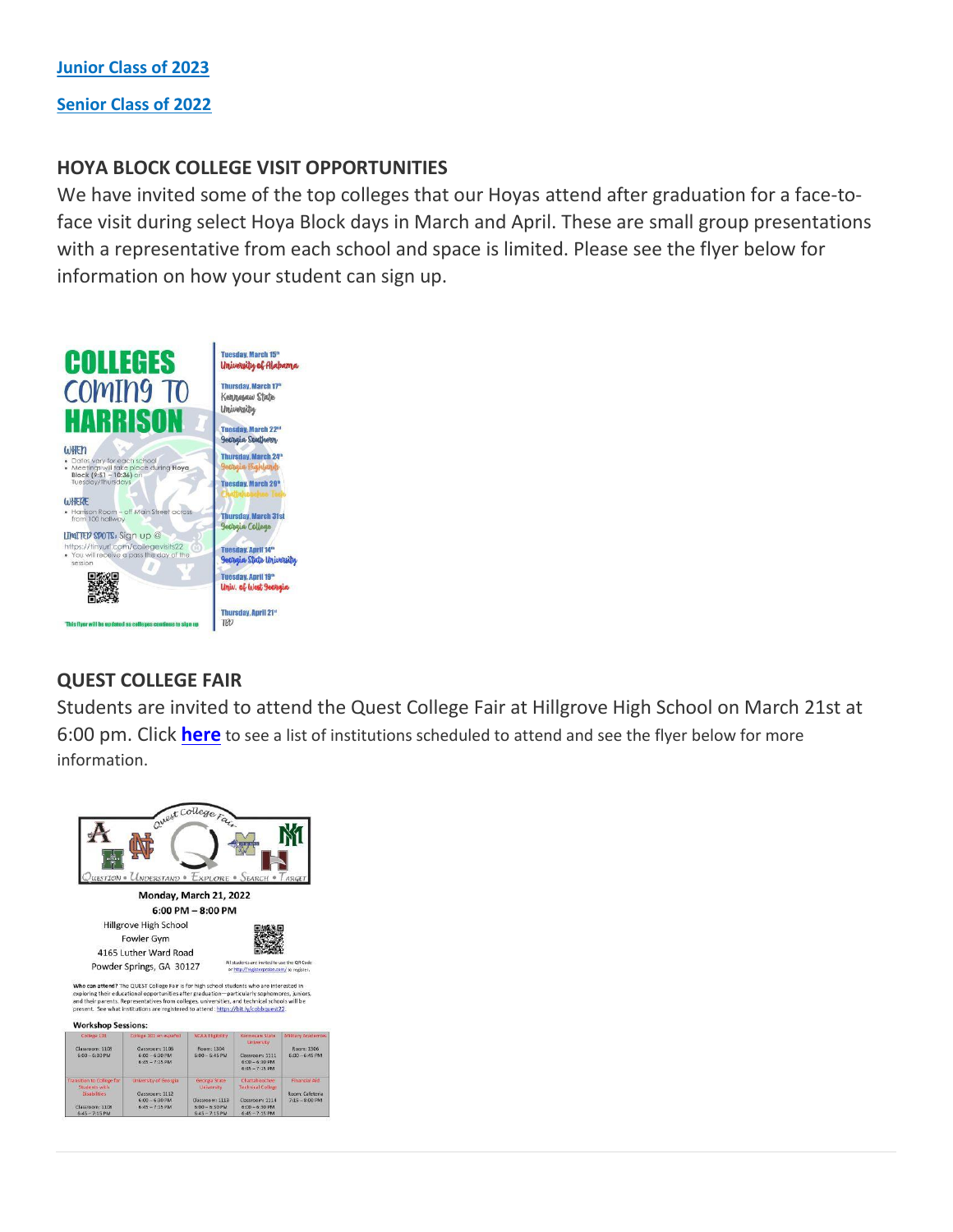### **SCHOLARSHIP OPPORTUNITIES**

Are you looking for scholarships? Click **[here](http://url503.cobbk12.org/ls/click?upn=lifxRKNE4qaF4JWLXkbAsjh7ycX9GyI4V6qRbFFivNpp-2B3syQ-2BF1CRoHOrZqfnEtQcfUXEzQ4WYketaNTGV3408V8zS1UaS9Mdiay1YDYqUko-2F7m3YIEbQY7FNUfHqgboWCU-2FMo4nH5Qc0ll4-2Ba3ag-3D-3Dxi6f_W-2BfLYUoUwwI1tuGClKRhhPOSepcZIFoXnUIMjiA717kQ1i13BNQTwwJ9cl-2BWArXr6-2FDxoCbNFrRaplJKtN7fZ7CCRNki7tp8K6o4TXVsoHx6jfUIPWUPwMNHU-2FPC95LRFiPdkXhyjE39eZ8LpbjlYoSJsDKCfwyF2FvhxtifKFpI1FSfFP9AdRBYspVwnUmMKu2JgpPQ7U3yf35cdcelA00CUlOh4lw6FSu1QnI41rhkbLwE-2BC0EBQUyRg2MyktGjCk9-2BYgL3EuESE70d3QUzA-3D-3D)** to access the Scholarship Bulletin or visit the Counseling Department's Website.

### **COBB SCHOOLS FOUNDATION SCHOLARSHIPS**

Cobb Schools Foundation has announced its 2022 scholarship opportunities. Click **[here](http://url503.cobbk12.org/ls/click?upn=HU5K2q0Fz5ADTGboxPzOzV-2FXL0qE7BYVJk79MoYchrZ-2Ff-2FOdLvmkCHlDRa-2FCfR6GepNJjwsIv88e3tF9oGpulEhReEsKb-2B1hUFN2zj3kSymz22WtzalPFI4Qcc1cUyvSC6qG_W-2BfLYUoUwwI1tuGClKRhhPOSepcZIFoXnUIMjiA717kQ1i13BNQTwwJ9cl-2BWArXr6-2FDxoCbNFrRaplJKtN7fZ7CCRNki7tp8K6o4TXVsoHx6jfUIPWUPwMNHU-2FPC95LRG6Q08XOKIZ1AN-2BKtBbJo05uamGPxewrvACCDixnuc7jdLJaOiraU152Y0ZZNb-2Bh2HHCltOJXLV9k-2FnYahqyAKMxHbq-2FSJJ4Zvd6-2FBiAiLa-2BbJ0wznPeB6dXzdqfGg-2FYrtA7yNpUJzdJjlD0L3Epikg-3D-3D)** to learn more.

#### **WORK PERMIT**

Please click **here** [f](http://url503.cobbk12.org/ls/click?upn=HU5K2q0Fz5ADTGboxPzOzV-2FXL0qE7BYVJk79MoYchragV5467tisWoPAB9agzSUHDsbqBYccGjiUhV-2FDTHAbpfQ3tb3XltUDiEnSOWDrZrU-3DzXvE_W-2BfLYUoUwwI1tuGClKRhhPOSepcZIFoXnUIMjiA717kQ1i13BNQTwwJ9cl-2BWArXr6-2FDxoCbNFrRaplJKtN7fZ7CCRNki7tp8K6o4TXVsoHx6jfUIPWUPwMNHU-2FPC95LRTn5b4UNN8cJfEXIySlshTd803mITK9-2BOLBbEWZZThijYa7-2FXaA5RQB-2BDk1wxesCzWTFlMQoUjiWteLpdusFdflMa6EXGLsoGNJqmw7sTF2-2BeQdGqX1sUKSrq-2BAlLBP99D8bFj6TnOckLhbw0kMfiDQ-3D-3D)or directions for obtaining work permits for students under age 16.

# **SPORTS**

Congratulations to the following athletic programs for their recent wins and strong performances:

- The Girls Basketball team for their Runner-Up finish in the Girls State Basketball Tournament in Macon this past Saturday. Congratulations on a great season!!
- Baseball for their 12-5 win over Ringgold HS on Friday night. There were strong individual and team performances in the game.
- Boys Soccer for their 4-1 win over Marietta HS and a 3-1 win over Walton HS last week. There were strong individual and team performances in both games.
- Girls Soccer for their 6-0 win over Marietta HS on Tuesday, March 8th, and a 1-0 win over Walton HS on Friday! There were strong individual and team performances in both games.
- Boys Lacrosse for their big 20-2 win over McEachern HS last Monday, March 7th. There were strong team and individual performances in the game.
- Girls Lacrosse for their 12-9 win over Etowah HS last Monday, March 7th, a 11-11 tie with Baylor from Chattanooga on the rainy Tuesday, and a big 16-12 win over Kennesaw Mountain on Wednesday, March 9th. There were many strong individual and team performances in all 3 games.
- Girls Tennis for their win over North Paulding HS, 3-2, last Thursday, March 10th. There were strong team and individual performances.
- Boys Tennis for their 3-2 win over North Paulding HS last week. There were strong team and Individual performances.
- The Literary Team for their Region Runner-Up finish in the Region Meet this past Friday night. Special Congratulations to Dyllon Glaze for her 1st place finish in Humorous Interpretation; 2nd place to Kendall Brisco in Dramatic Interpretation; 2nd place for Grant Smith and Carolyn White in Duo Interpretation; 1st place to David Champion in Boys Solo; 1st place to Lauren Sweat in Girls Solo; 1st place finish for Girls Trio of Lauren Sweat, Natalie Nguyen, and Macy Kiger; 1st place to Blake Dwelle, Ethan Martinez, Noah Templin and David